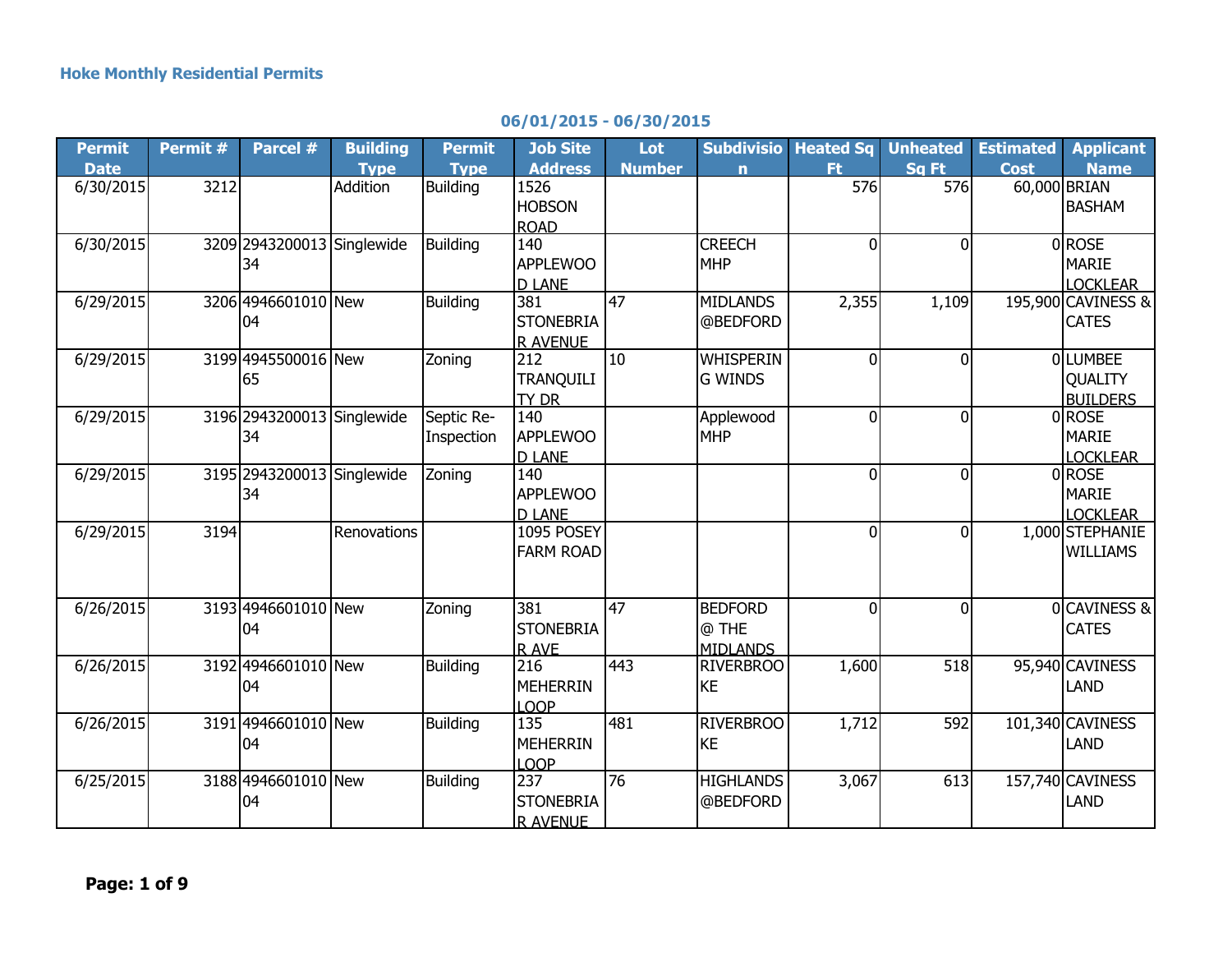| 6/25/2015 | 3187 4946601010 New<br>04 | <b>Building</b> | 224<br><b>STONEBRIA</b><br>R AVENUE                     | 56             | <b>HIGHLANDS</b><br>@BEDFORD            | 3,141          | 757            | 158,940 CAVINESS<br><b>LAND</b> |
|-----------|---------------------------|-----------------|---------------------------------------------------------|----------------|-----------------------------------------|----------------|----------------|---------------------------------|
| 6/25/2015 | 3186 4946601010 New<br>04 | Zoning          | 224<br><b>STONEBRIA</b><br>R AVE                        | 56             | <b>BEDFORD</b><br>@<br><b>HIGHLANDS</b> | 0              | $\overline{0}$ | <b>OCAVINESS</b><br>LAND        |
| 6/25/2015 | 3184 4946601010 New<br>04 | <b>Building</b> | $\overline{240}$<br><b>STONEBRIA</b><br><b>R AVENUE</b> | 55             | <b>HIGHLANDS</b><br>@BEDFORD            | 2,957          | 666            | 156,540 CAVINESS<br><b>LAND</b> |
| 6/25/2015 | 3183 4946601010 New<br>04 | <b>Building</b> | 605<br><b>STONEBRIA</b><br>R AVENUE                     | 36             | <b>MIDLANDS</b><br>@BEDFORD             | 2,321          | 692            | 139,740 CAVINESS<br>LAND        |
| 6/25/2015 | 3182 4946601010 New<br>04 | <b>Building</b> | 480<br><b>STONEBRIA</b><br><b>R AVENUE</b>              | 9              | <b>MIDLANDS</b><br>@BEDFORD             | 2,310          | 748            | 139,140 CAVINESS<br><b>LAND</b> |
| 6/24/2015 | 3181 4946601010 New<br>04 | <b>Building</b> | 436<br><b>STONEBRIA</b><br><b>R AVENUE</b>              | $\overline{5}$ | <b>MIDLANDS</b><br>@BEDFORD             | 2,302          | 729            | 139,140 CAVINESS<br><b>LAND</b> |
| 6/24/2015 | 3178 6944000125 New       | Zoning          | 216<br><b>MEHERRIN</b><br>LOOP                          | 443            | <b>RIVERBROO</b><br><b>KE</b>           | $\overline{0}$ | $\overline{0}$ | 0 CAVINESS<br>LAND              |
| 6/24/2015 | 3177 6944000127 New<br>9  | Zoning          | 135<br><b>MEHERRIN</b><br>LOOP                          | 481            | <b>RIVERBROO</b><br><b>KE</b>           | $\overline{0}$ | $\overline{0}$ | 0 CAVINESS<br>LAND              |
| 6/24/2015 | 3176 4945500016 New<br>74 | Zoning          | 512<br><b>TOWNSEND</b><br><b>ROAD</b>                   | $\overline{2}$ |                                         | $\overline{0}$ | $\overline{0}$ | 0STRICKLAN<br><b>D CONST</b>    |
| 6/24/2015 | 3175 4946601010 New<br>04 | <b>Building</b> | 418<br><b>STONEBRIA</b><br><b>R AVENUE</b>              | $\overline{4}$ | <b>MIDLANDS</b><br>@BEDFORD             | 2,343          | 740            | 143,940 CAVINESS<br>LAND        |
| 6/24/2015 | 3174 4945500016 New<br>74 | Zoning          | 534<br><b>TOWNSEND</b><br><b>ROAD</b>                   | $\mathbf{1}$   |                                         | $\Omega$       | $\overline{0}$ | 0STRICKLAN<br><b>D CONST</b>    |
| 6/24/2015 | 3170 4946601010 New<br>04 | Zoning          | 605<br><b>STONEBRIA</b><br><b>RAVE</b>                  | 36             | <b>BEDFORD</b><br>@<br><b>MIDLANDS</b>  | $\overline{0}$ | $\overline{0}$ | 0CAVINESS<br>LAND               |
| 6/24/2015 | 3169 4946601010 New<br>04 | Zoning          | 418<br><b>STONEBRIA</b><br>R AVE                        | $\overline{4}$ | <b>BEDFORD</b><br>@<br><b>MIDLANDS</b>  | $\overline{0}$ | $\overline{0}$ | 0 CAVINESS<br><b>LAND</b>       |
| 6/24/2015 | 3168 4946601010 New<br>04 | Zoning          | 480<br><b>STONEBRIA</b><br><b>RAVE</b>                  | 9              | <b>BEDFORD</b><br>@<br><b>MIDLANDS</b>  | $\overline{0}$ | $\overline{0}$ | 0CAVINESS<br>LAND               |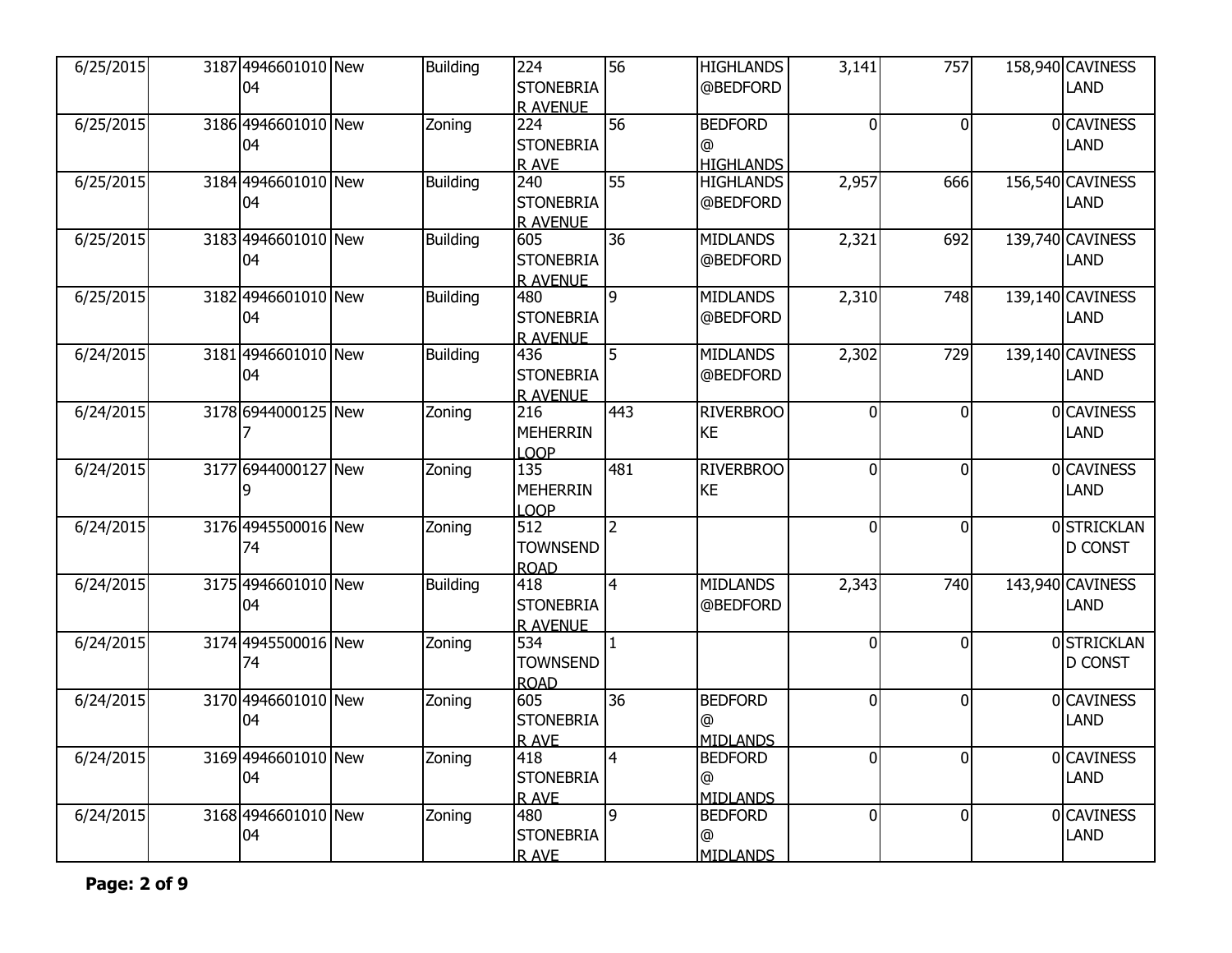| 6/24/2015 |      | 3167 4946601010 New<br>04        |                      | Zoning           | 436<br><b>STONEBRIA</b><br>R AVE                                    | 5               | <b>BEDFORD</b><br>@ MIDLAND                   | $\Omega$       | $\overline{0}$ |              | <b>OCAVINESS</b><br>LAND                                          |
|-----------|------|----------------------------------|----------------------|------------------|---------------------------------------------------------------------|-----------------|-----------------------------------------------|----------------|----------------|--------------|-------------------------------------------------------------------|
| 6/24/2015 |      | 3166 4946601012 New<br>05        |                      | Zoning           | 240<br><b>STONEBRIA</b><br>R AVE                                    | 55              | <b>BEDFORD</b><br>@ MIDLAND                   | $\overline{0}$ | $\overline{0}$ |              | <b>OCAVINESS</b><br>LAND                                          |
| 6/24/2015 |      | 3165 4946601012 New<br>05        |                      | Zoning           | 224<br><b>STONEBRIA</b><br>R AVE                                    | 56              | <b>BEDFORD</b><br>@<br><b>HIGHLANDS</b>       | $\overline{0}$ | $\overline{0}$ |              | 0 CAVINESS<br>LAND                                                |
| 6/24/2015 | 3164 |                                  | Renovations Building |                  | $\overline{711}$<br><b>SCURLOCK</b><br><b>SCHOOL</b><br><b>ROAD</b> |                 |                                               | $\overline{0}$ | $\overline{0}$ |              | 25,000 JACKELIN<br>JIMENEZ-<br><b>RAMIREZ</b>                     |
| 6/24/2015 |      | 3163 4946601012 New<br>05        |                      | Zoning           | 237<br><b>STONEBRIA</b><br>R AVE                                    | 76              | <b>BEDFORD</b><br>@<br><b>HIGHLANDS</b>       | $\overline{0}$ | $\Omega$       |              | <b>OCAVINESS</b><br>LAND                                          |
| 6/24/2015 | 3162 |                                  | Renovations Building |                  | 119<br>PHEASANT<br><b>COURT</b>                                     |                 | <b>DOVEFIELD</b>                              | $\Omega$       | ΩI             |              | 4,582 ERIC<br><b>MONEY</b>                                        |
| 6/23/2015 |      | 3160 4945500010 Doublewide<br>80 |                      | Zoning           | 858<br><b>TOWNSEND</b><br><b>RD</b>                                 |                 |                                               | $\overline{0}$ | $\overline{0}$ |              | 0EMMA<br><b>CAMPBELL</b>                                          |
| 6/22/2015 |      | 3145 4947300010 New<br>91        |                      | <b>Building</b>  | 273 OLD<br><b>BLOSSOM</b><br><b>COURT</b>                           | $\overline{25}$ | <b>SHADOW</b><br><b>CREEK</b>                 | 2,283          | 852            |              | 230,000 SOUTHEAST<br><b>ERN</b><br><b>CONSTRUC</b><br><b>TION</b> |
| 6/22/2015 |      | 3142 4945603013 New<br>17        |                      | Swimming<br>Pool | 166<br><b>CHESWICK</b><br><b>DRIVE</b>                              | $\mathbf{1}$    | <b>BRENTHAVE</b><br>N                         | $\Omega$       | 512            |              | 24,000 LEROY<br><b>WILLIAMS</b>                                   |
| 6/22/2015 |      | 3141 4945603013 Other<br>17      |                      | Zoning           | 166<br><b>CHESWICK</b><br><b>DR</b>                                 | $\mathbf{1}$    | <b>BRENTHAVE</b><br>N                         | $\overline{0}$ | $\Omega$       |              | 0LEROY<br><b>WILLIAMS</b>                                         |
| 6/22/2015 |      | 3136 4945604013 New<br>18        |                      | Zoning           | 263<br><b>TURNING</b><br><b>LEAF</b>                                | 48              | <b>TURNING</b><br><b>LEAF</b><br><b>SOUTH</b> | $\overline{0}$ | $\overline{0}$ |              | <b>ONORRIS</b><br><b>CONST</b>                                    |
| 6/22/2015 |      | 3134 5940600013 Garage<br>32     |                      | <b>Building</b>  | 450 POOLE<br><b>ROAD</b>                                            |                 |                                               | $\overline{0}$ | 800            | 15,000 ELLIS | <b>LOCKLEAR</b>                                                   |
| 6/22/2015 |      | 3133 5940600013 Garage<br>32     |                      | Zoning           | 450 POOLE<br><b>ROAD</b>                                            |                 |                                               | $\overline{0}$ | $\Omega$       |              | <b>O</b> ELLIS<br>LOCKLEAR                                        |
| 6/19/2015 |      | 3132 5940600010 Garage<br>47     |                      | <b>Building</b>  | 480 POOLE<br><b>ROAD</b>                                            |                 |                                               | $\overline{0}$ | 648            |              | 2,500 JAMES<br><b>ROBERTS</b>                                     |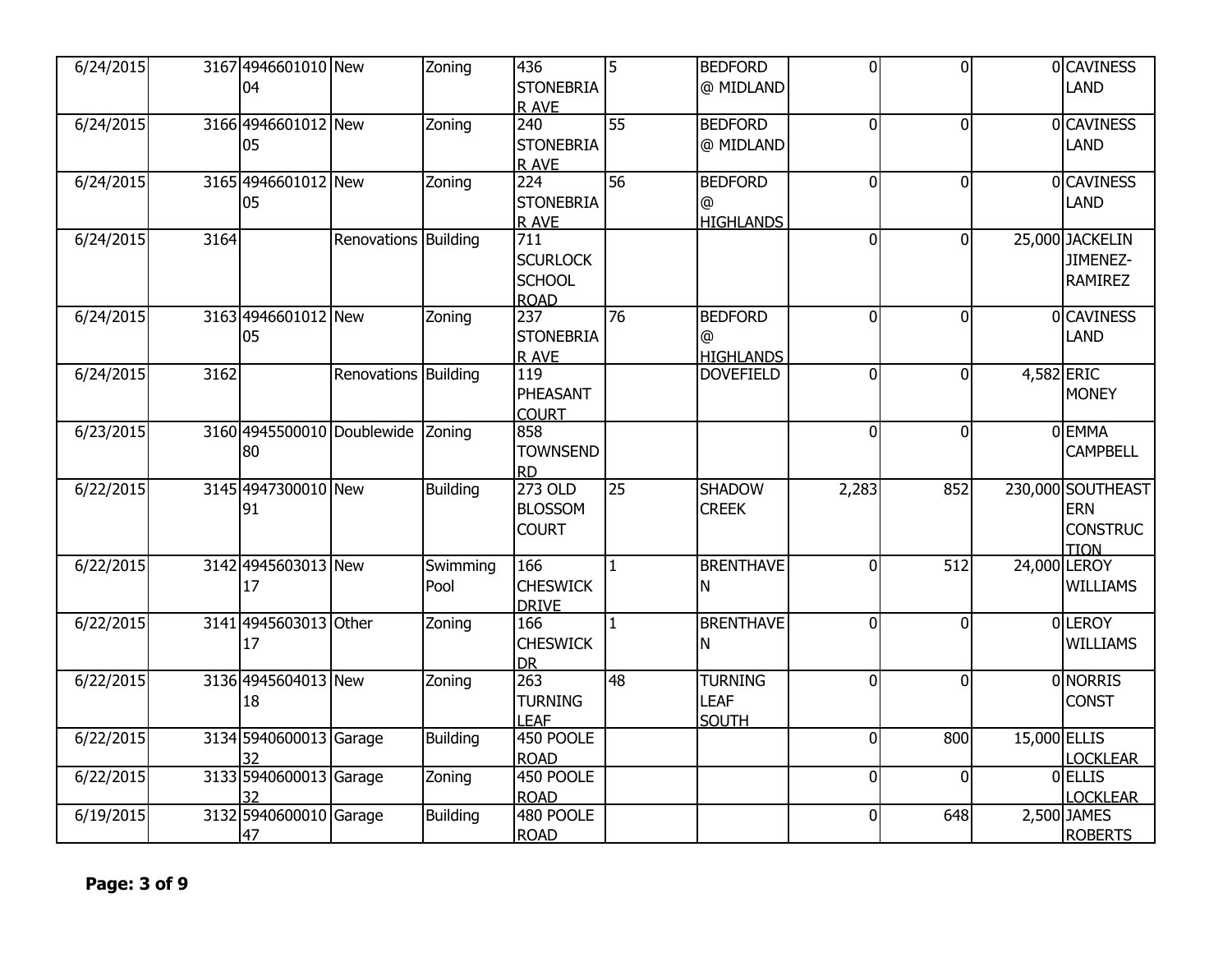| 6/19/2015 | 3131 |                                  | <b>New</b>                   | Swimming<br>Pool | 621<br><b>LINDSAY</b><br><b>ROAD</b>       |                 | <b>CASHLEY'S</b><br><b>PLACE</b> | $\Omega$       | $\overline{336}$ |               | 0 PAULA<br><b>OWEN</b>                             |
|-----------|------|----------------------------------|------------------------------|------------------|--------------------------------------------|-----------------|----------------------------------|----------------|------------------|---------------|----------------------------------------------------|
| 6/19/2015 |      | 3129 4946601012 New<br>05        |                              | <b>Building</b>  | 326<br><b>STONEBRIA</b><br><b>R AVENUE</b> | 49              | <b>HIGHLANDS</b><br>@BEDFORD     | 3,395          | 854              | 163,378 H & H | <b>CONSTRUC</b><br>TORS, INC.                      |
| 6/19/2015 |      | 3128 6944410010 New<br>01        |                              | <b>Building</b>  | 283<br><b>MEHERRIN</b><br><b>LOOP</b>      | 485             | <b>RIVERBROO</b><br><b>KE</b>    | 1,560          | 579              | 94,791 H & H  | <b>ONSITE</b><br>HOMES, LLC                        |
| 6/19/2015 |      | 3126 4946601011 New<br>80        |                              | <b>Building</b>  | 247<br><b>TIPPERARY</b><br><b>STREET</b>   | 125             | WEDGEFIEL<br>D                   | 3,067          | 613              |               | 143,940 CAVINESS<br>LAND<br>DEVELOPME<br><b>NT</b> |
| 6/19/2015 |      | 3125 6944410010 New<br>01        |                              | <b>Building</b>  | 284<br><b>MEHERRIN</b><br><b>LOOP</b>      | 486             | <b>RIVERBROO</b><br><b>KE</b>    | 2,000          | 618              | 117,922 H & H | <b>ONSITE</b><br>HOMES, LLC                        |
| 6/19/2015 |      | 3124 4946601011 New<br>80        |                              | Zoning           | 247<br><b>TIPPERARY</b><br><b>STREET</b>   | 125             | WEDGEFIEL<br>D                   | $\overline{0}$ | $\Omega$         |               | 0 CAVINESS<br>LAND                                 |
| 6/19/2015 |      | 3123 6942511010 New<br>01        |                              | <b>Building</b>  | 322<br><b>YELLOWFO</b><br>OT DRIVE         | 28              | <b>EAGLES</b><br><b>RIDGE</b>    | 1,350          | 550              |               | 95,526 HOWARD<br><b>BUILDERS</b>                   |
| 6/19/2015 |      | 3122 6942511010 New<br>01        |                              | <b>Building</b>  | 333<br><b>YELLOWFO</b><br>OT DRIVE         | $\overline{23}$ | <b>EAGLES</b><br><b>RIDGE</b>    | 2,149          | 619              |               | 133,000 HOWARD<br><b>BUILDERS</b>                  |
| 6/19/2015 |      | 3119 3940100010 Singlewide<br>07 |                              | <b>Building</b>  | 546<br><b>PLANTATIO</b><br>N DRIVE         |                 |                                  | $\overline{0}$ | $\overline{0}$   |               | 0 AMOS &<br><b>HAZEL</b><br><b>BRYANT</b>          |
| 6/19/2015 |      | 3117 4945604012 Fence<br>97      |                              | Zoning           | 148<br><b>MALTESE</b><br><b>DR</b>         |                 |                                  | $\overline{0}$ | $\overline{0}$   |               | 0 ANGELA<br><b>GODFERY</b>                         |
| 6/18/2015 |      | 3115 5940600010 Garage<br>47     |                              | Zoning           | 480 POOLE<br><b>ROAD</b>                   |                 |                                  | $\overline{0}$ | $\overline{0}$   |               | 0JAMES<br><b>ROBERTS</b>                           |
| 6/17/2015 | 3114 |                                  | Commercial Building<br>(new) |                  | 736 ELLIS<br><b>ROAD</b>                   |                 |                                  | 1,440          | 780              |               | 82,000 WHARTON-<br>SMITH, INC.                     |
| 6/17/2015 |      | 3113 4946601010 New<br>04        |                              | <b>Building</b>  | 143<br><b>PENDLETON</b><br><b>STREET</b>   | 251             | <b>MIDLANDS</b><br>@BEDFORD      | 2,235          | 597              | 172,000 H & H | <b>CONSTRUC</b><br>TORS, INC.                      |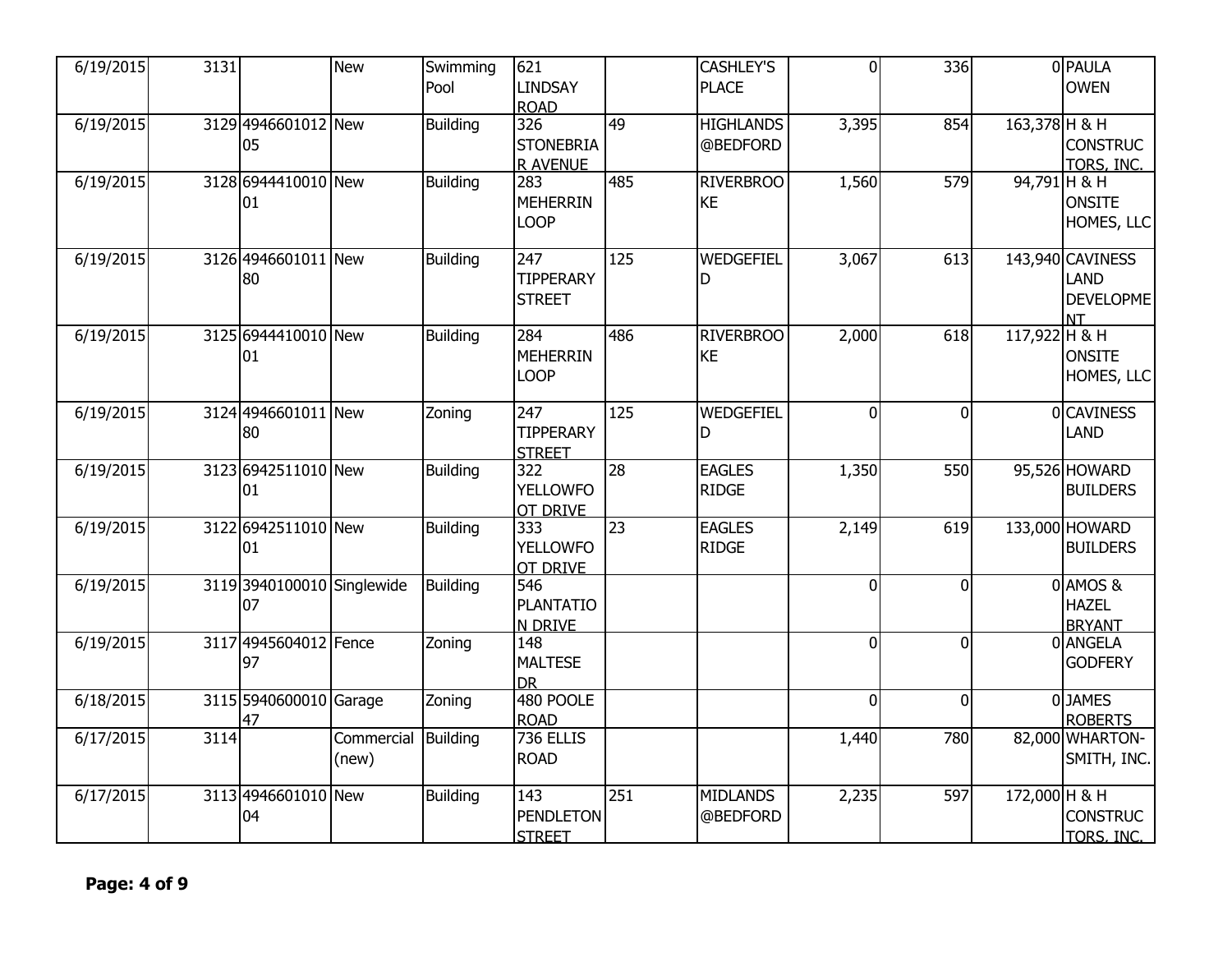| 6/17/2015 |      | 53                               | 3111 6941400010 storage/she Zoning |                        | 2597<br><b>TURNPIKE</b><br><b>ROAD</b>    |     |                                                  | $\overline{0}$ | 0l             | 0JOSEPH<br><b>SPADY</b>                        |
|-----------|------|----------------------------------|------------------------------------|------------------------|-------------------------------------------|-----|--------------------------------------------------|----------------|----------------|------------------------------------------------|
| 6/17/2015 | 3110 |                                  | Renovations                        |                        | 865<br><b>RESERVATI</b><br><b>ON ROAD</b> |     |                                                  | $\overline{0}$ | $\overline{0}$ | 5,000 BENNY<br><b>HENDERSO</b><br>N            |
| 6/17/2015 |      | 3109 4946601010 New<br>04        |                                    | Zoning                 | 143<br><b>PENDLETON</b><br><b>ST</b>      | 251 | <b>MIDLANDS</b><br>@BELFORD                      | $\overline{0}$ | $\overline{0}$ | $0H$ & H<br><b>CONST</b>                       |
| 6/17/2015 |      | 3108 4946400010 New<br>29        |                                    | <b>Building</b>        | <b>1159 ELLIS</b><br><b>ROAD</b>          |     |                                                  | 1,825          | 911            | 80,000 BOAHN<br><b>CONSTRUC</b><br><b>TION</b> |
| 6/11/2015 |      | 3090 3940100010 Singlewide<br>07 |                                    | Storage<br>Permit Only | 546<br>PLANTATIO<br>N DR                  |     |                                                  | $\Omega$       | $\Omega$       | 0 AMOS &<br><b>HAZEL</b><br><b>BRYANT</b>      |
| 6/11/2015 |      | 3089 4946400010 New<br>29        |                                    | Zoning                 | <b>1159 ELLIS</b><br><b>ROAD</b>          |     |                                                  | $\overline{0}$ | $\overline{0}$ | 0BOAHN<br><b>CONST</b>                         |
| 6/11/2015 |      | 3088 4945500016 Fence<br>52      |                                    | Zoning                 | 131<br><b>WENTWORT</b><br><b>H_DR</b>     | 79  | <b>TURNBERRY</b>                                 | $\overline{0}$ | $\Omega$       | 0CAVINESS<br><b>LAND</b>                       |
| 6/11/2015 |      | 3087 4947300010 New<br>91        |                                    | Zoning                 | 273 OLD<br><b>BLOSSOM</b><br>CT           | 25  | <b>SHADOW</b><br><b>CREEK</b>                    | $\overline{0}$ | $\Omega$       | 0SOUTHEAST<br>ERN CONST                        |
| 6/11/2015 | 3086 |                                  | Fence                              | Zoning                 | 216<br><b>TIPPERARY</b><br><b>ST</b>      | 141 | WEDGEFIEL<br>D                                   | $\overline{0}$ | $\Omega$       | 0CAVINESS<br><b>LAND</b>                       |
| 6/11/2015 |      | 3085 4947504010 New<br>53        |                                    | Swimming<br>Pool       | 136<br><b>OVERLAKE</b><br><b>DRIVE</b>    |     | <b>MCLAUGHLI</b><br><b>N LAKES</b>               | $\Omega$       | $\Omega$       | 29,300 DARREL<br><b>MELVIN</b>                 |
| 6/11/2015 |      | 3084 4947504010 Other<br>53      |                                    | Zoning                 | 136<br><b>OVERLAKE</b><br><b>DR</b>       |     |                                                  | $\overline{0}$ | $\overline{0}$ | 0 DARRELL<br><b>MELVIN</b>                     |
| 6/10/2015 |      | 3081 6944410010 New<br>01        |                                    | Zoning                 | 284<br><b>MEHERRIN</b><br>LOOP            | 486 | <b>RIVERBROO</b><br><b>KE</b>                    | $\overline{0}$ | $\overline{0}$ | $0H$ & H<br><b>ONSITE</b><br><b>HOMES LLC</b>  |
| 6/10/2015 |      | 3080 6944410010 New<br>01        |                                    | Zoning                 | 283<br><b>MEHERRIN</b><br>LOOP            | 485 | <b>RIVERBROO</b><br><b>KE</b>                    | $\overline{0}$ | $\overline{0}$ | $0H$ & H<br><b>ONSITE</b><br><b>HOMES LLC</b>  |
| 6/9/2015  |      | 3073 4946601012 New<br>05        |                                    | Zoning                 | 326<br><b>STONEBRIA</b><br>R AVE          | 49  | <b>HIGHLANDS</b><br>$^{\circ}$<br><b>BEDFORD</b> | $\overline{0}$ | $\Omega$       | $0H$ & H<br><b>CONST</b>                       |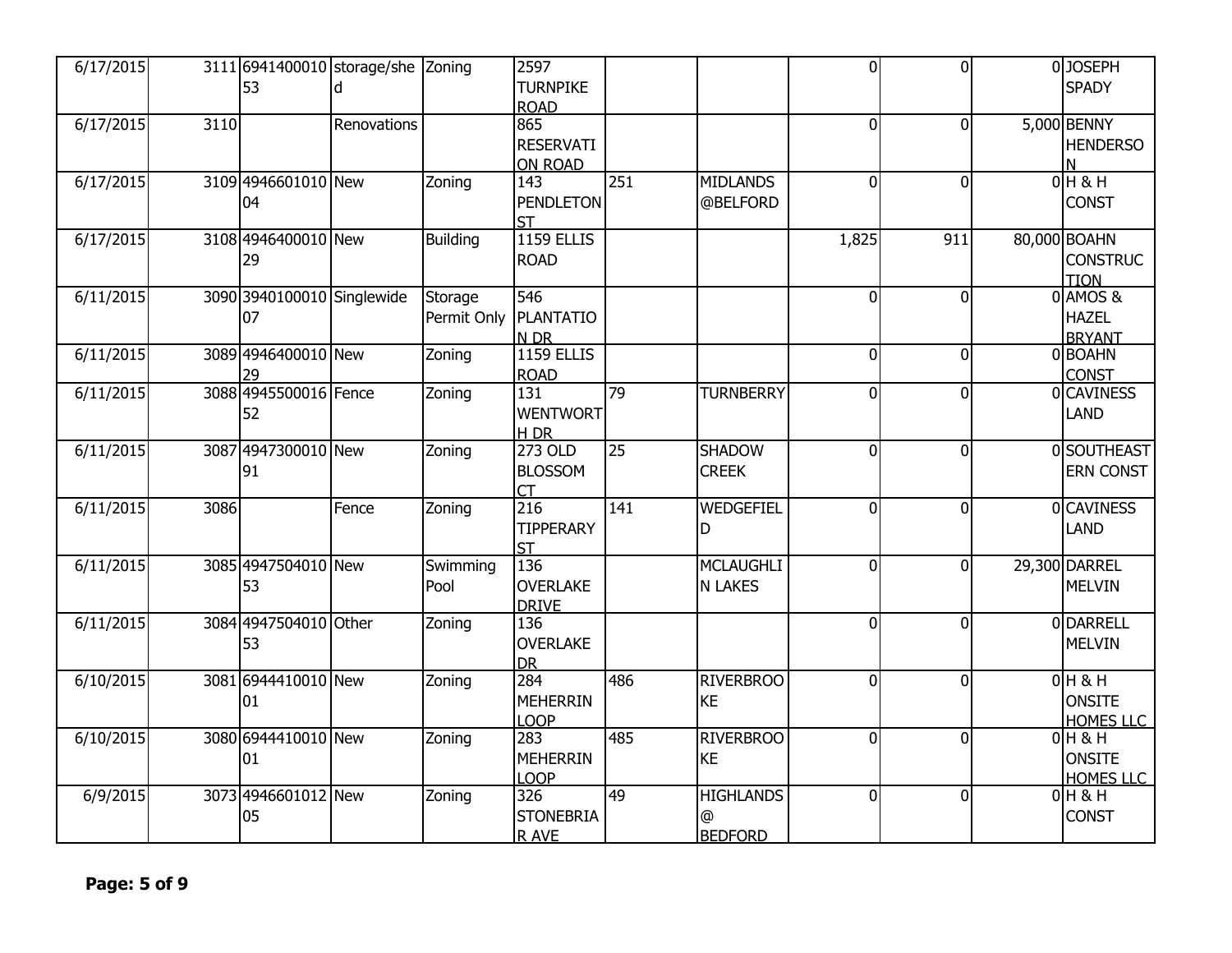| 6/9/2015 | 3072 5849500011 New<br>42   | Zoning          | <b>1302 NEILL</b><br><b>SINCLAIR</b><br><b>ROAD</b> |                 |                               | $\overline{0}$ | $\overline{0}$ |                 | 0 RICHARD<br><b>FAMILY</b><br><b>BUILDERS</b> |
|----------|-----------------------------|-----------------|-----------------------------------------------------|-----------------|-------------------------------|----------------|----------------|-----------------|-----------------------------------------------|
| 6/9/2015 | 3071 4944500010 Other<br>02 | Zoning          | 4530<br><b>FAYETTEVIL</b><br><b>LE ROAD</b>         |                 |                               | $\mathbf 0$    | 0              |                 | $0$ TNT<br><b>FIREWORKS</b>                   |
| 6/4/2015 | 3060 4946601012 New<br>05   | <b>Building</b> | 300<br><b>STONEBRIA</b><br>R AVENUE                 | 51              | <b>HIGHLANDS</b><br>@BEDFORD  | 3,453          | 899            | $213,243$ H & H | <b>CONSTRUC</b><br>TORS, INC.                 |
| 6/4/2015 | 3059 4946601010 New<br>04   | <b>Building</b> | 129<br><b>PENDLETON</b><br><b>STREET</b>            | 250             | <b>MIDLANDS</b><br>@BEDFORD   | 2,000          | 618            | 167,525 H & H   | <b>CONSTRUC</b><br>TORS, INC.                 |
| 6/4/2015 | 3057 4946601010 New<br>04   | <b>Building</b> | 556<br><b>STONEBRIA</b><br><b>R AVENUE</b>          | 15              | <b>MIDLANDS</b><br>@BEDFORD   | 2,434          | 647            | 175,138 H & H   | <b>CONSTRUC</b><br>TORS, INC.                 |
| 6/4/2015 | 3056 4946601010 New<br>04   | <b>Building</b> | 544<br><b>STONEBRIA</b><br><b>R AVENUE</b>          | 14              | <b>MIDLANDS</b><br>@BEDFORD   | 2,368          | 597            | 172,276 H & H   | <b>CONSTRUC</b><br>TORS, INC.                 |
| 6/4/2015 | 3055 4946601010 New<br>04   | <b>Building</b> | 534<br><b>STONEBRIA</b><br><b>R AVENUE</b>          | 13              | <b>MIDLANDS</b><br>@BEDFORD   | 2,310          | 745            | 195,364 H & H   | <b>CONSTRUC</b><br>TORS, INC.                 |
| 6/4/2015 | 3054 4946601012 New<br>05   | Zoning          | 300<br><b>STONEBRIA</b><br><b>R AVENUE</b>          | 51              | <b>HIGHLANDS</b><br>@BEDFORD  | $\overline{0}$ | $\Omega$       |                 | $0H$ & H<br><b>CONSTRUC</b><br>TORS, INC.     |
| 6/4/2015 | 3053 4946601010 New<br>04   | Zoning          | 129<br><b>PENDLETON</b><br><b>STREET</b>            | 250             | <b>MIDLANDS</b><br>@BEDFORD   | $\overline{0}$ | $\mathbf{0}$   |                 | $0H$ & H<br><b>CONSTRUC</b><br>TORS, INC.     |
| 6/4/2015 | 3052 4946601010 New<br>04   | Zoning          | 556<br><b>STONEBRIA</b><br><b>R AVENUE</b>          | 15              | <b>MIDLANDS</b><br>@BEDFORD   | $\overline{0}$ | $\overline{0}$ |                 | $0H$ & H<br><b>CONSTRUC</b><br>TORS, INC.     |
| 6/4/2015 | 3051 4946601010 New<br>04   | Zoning          | 544<br><b>STONEBRIA</b><br><b>R AVENUE</b>          | $\overline{14}$ | <b>MIDLANDS</b><br>@BEDFORD   | $\Omega$       | $\Omega$       |                 | $0H$ & H<br><b>CONSTRUC</b><br>TORS, INC.     |
| 6/4/2015 | 3050 4946601010 New<br>04   | Zoning          | 534<br><b>STONEBRIA</b><br><b>R AVENUE</b>          | 13              | <b>MIDLANDS</b><br>@BEDFORD   | $\overline{0}$ | $\mathbf{0}$   |                 | $0$ H & H<br><b>CONSTRUC</b><br>TORS, INC.    |
| 6/4/2015 | 3049 6942511010 New<br>01   | Zoning          | 322<br><b>YELLOWFO</b><br><b>OT DRIVE</b>           | $\overline{28}$ | <b>EAGLES</b><br><b>RIDGE</b> | $\overline{0}$ | $\overline{0}$ |                 | 0 HOWARD<br><b>BUILDERS</b>                   |
| 6/4/2015 | 3048 6942511010 New<br>01   | Zoning          | 333<br><b>YELLOWFO</b><br><b>OT DRIVE</b>           | 23              | <b>EAGLES</b><br><b>RIDGE</b> | $\Omega$       | $\Omega$       |                 | 0 HOWARD<br><b>BUILDERS</b>                   |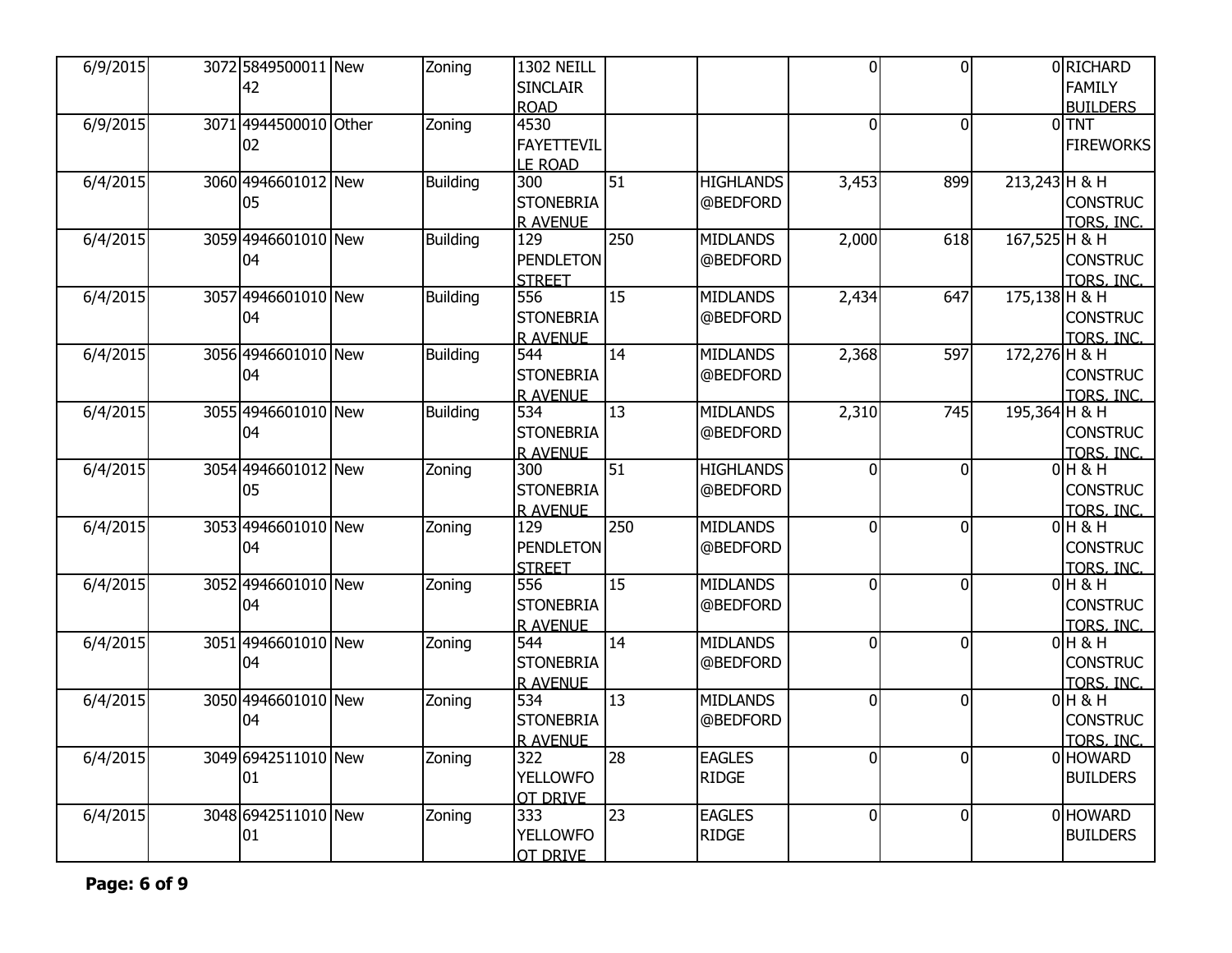| 6/3/2015 | 3047 |                            | Upfit               | Building        | 351              | $\overline{83}$ | <b>HIGHLANDS</b> | 401            | $\Omega$       |                 | 8,000 H & H      |
|----------|------|----------------------------|---------------------|-----------------|------------------|-----------------|------------------|----------------|----------------|-----------------|------------------|
|          |      |                            |                     |                 | <b>STONEBRIA</b> |                 | @BEDFORD         |                |                |                 | <b>CONSTRUC</b>  |
|          |      |                            |                     |                 | <b>R AVENUE</b>  |                 |                  |                |                |                 | TORS, INC.       |
| 6/3/2015 |      | 3046 4946601010 New        |                     | <b>Building</b> | 351              | 83              | <b>HIGHLANDS</b> | 2,300          | 634            | 187,714 H & H   |                  |
|          |      | 04                         |                     |                 | <b>STONEBRIA</b> |                 | @BEDFORD         |                |                |                 | <b>CONSTRUC</b>  |
|          |      |                            |                     |                 | <b>R AVENUE</b>  |                 |                  |                |                |                 | TORS, INC.       |
| 6/3/2015 |      | 3045 4946601010 New        |                     | <b>Building</b> | 317              | 81              | <b>HIGHLANDS</b> | 3,453          | 917            | 213,243 H & H   |                  |
|          |      | 04                         |                     |                 | <b>STONEBRIA</b> |                 | @BEDFORD         |                |                |                 | <b>CONSTRUC</b>  |
|          |      |                            |                     |                 | <b>R AVENUE</b>  |                 |                  |                |                |                 | TORS, INC.       |
| 6/3/2015 |      | 3044 4946601010 New        |                     | <b>Building</b> | 301              | 80              | <b>HIGHLANDS</b> | 2,711          | 643            | 191,047 H & H   |                  |
|          |      | 04                         |                     |                 | <b>STONEBRIA</b> |                 | @BEDFORD         |                |                |                 | <b>CONSTRUC</b>  |
|          |      |                            |                     |                 | <b>R AVENUE</b>  |                 |                  |                |                |                 | TORS, INC.       |
| 6/3/2015 |      | 3043 4946601010 New        |                     | <b>Building</b> | 314              | 50              | <b>HIGHLANDS</b> | 2,825          | 689            | 190,677 H & H   |                  |
|          |      | 04                         |                     |                 | <b>STONEBRIA</b> |                 | @BEDFORD         |                |                |                 | <b>CONSTRUC</b>  |
|          |      |                            |                     |                 | <b>R AVENUE</b>  |                 |                  |                |                |                 | TORS, INC.       |
| 6/3/2015 |      | 3042 4946601010 New        |                     | <b>Building</b> | 516              | 12              | <b>MIDLANDS</b>  | 2,300          | 634            | 187,714 H & H   |                  |
|          |      | 04                         |                     |                 | <b>STONEBRIA</b> |                 | @BEDFORD         |                |                |                 | <b>CONSTRUC</b>  |
|          |      |                            |                     |                 | <b>R AVENUE</b>  |                 |                  |                |                |                 | TORS, INC.       |
| 6/3/2015 |      | 3041 4946601010 New        |                     | <b>Building</b> | 508              | $\overline{11}$ | <b>MIDLANDS</b>  | 2,235          | 597            | 184,994 H & H   |                  |
|          |      | 04                         |                     |                 | <b>STONEBRIA</b> |                 | @BEDFORD         |                |                |                 | <b>CONSTRUC</b>  |
|          |      |                            |                     |                 | <b>R AVENUE</b>  |                 |                  |                |                |                 | <b>TORS</b>      |
| 6/3/2015 |      | 3040 4946601010 New        |                     | <b>Building</b> | 490              | 10              | <b>MIDLANDS</b>  | 2,000          | 618            | $185,111$ H & H |                  |
|          |      | 04                         |                     |                 | <b>STONEBRIA</b> |                 | @BEDFORD         |                |                |                 | <b>CONSTRUC</b>  |
|          |      |                            |                     |                 | <b>R AVENUE</b>  |                 |                  |                |                |                 | TORS, INC.       |
| 6/3/2015 |      | 3039 4945604013 New        |                     | <b>Building</b> | 245              | 47              | <b>TURNING</b>   | 1,845          | 576            |                 | 80,000 CHARLES   |
|          |      | 17                         |                     |                 | <b>AUTUMN</b>    |                 | LEAF             |                |                |                 | <b>NORRIS</b>    |
|          |      |                            |                     |                 | LANE             |                 |                  |                |                |                 | <b>CONSTRUC</b>  |
|          |      |                            |                     |                 |                  |                 |                  |                |                |                 | <b>TION INC.</b> |
| 6/3/2015 |      | 3038 4945400010 Garage     |                     | <b>Building</b> | 400              |                 |                  | $\overline{0}$ | 864            |                 | 8,508 JAMES      |
|          |      | 63                         |                     |                 | <b>PHILLIPPI</b> |                 |                  |                |                |                 | <b>SULLIVAN</b>  |
|          |      |                            |                     |                 | <b>CHURCH</b>    |                 |                  |                |                |                 |                  |
|          |      |                            |                     |                 | <b>ROAD</b>      |                 |                  |                |                |                 |                  |
| 6/3/2015 | 3037 |                            | Replacemen Building |                 | 302              |                 | <b>STONEWAL</b>  | $\overline{0}$ | $\Omega$       |                 | 8,923 M. MEEK    |
|          |      |                            | t Shingles          |                 | <b>KERNSTOW</b>  |                 |                  |                |                |                 |                  |
|          |      |                            |                     |                 | N ROAD           |                 |                  |                |                |                 |                  |
| 6/3/2015 |      | 3036 3940200011            | Doublewide          | <b>Building</b> | 249              |                 |                  | $\overline{0}$ | $\overline{0}$ |                 | 0 MELINDA        |
|          |      | 22                         |                     |                 | <b>REAGANS</b>   |                 |                  |                |                |                 | <b>ROGERS</b>    |
|          |      |                            |                     |                 | <b>WAY</b>       |                 |                  |                |                |                 |                  |
| 6/3/2015 |      | 3034 1941000010 Doublewide |                     | <b>Building</b> | 410 MT           |                 |                  | $\overline{0}$ | $\overline{0}$ |                 | 0 CALVIN         |
|          |      | 27                         |                     |                 | <b>ZION ROAD</b> |                 |                  |                |                |                 | <b>LOCKLEAR</b>  |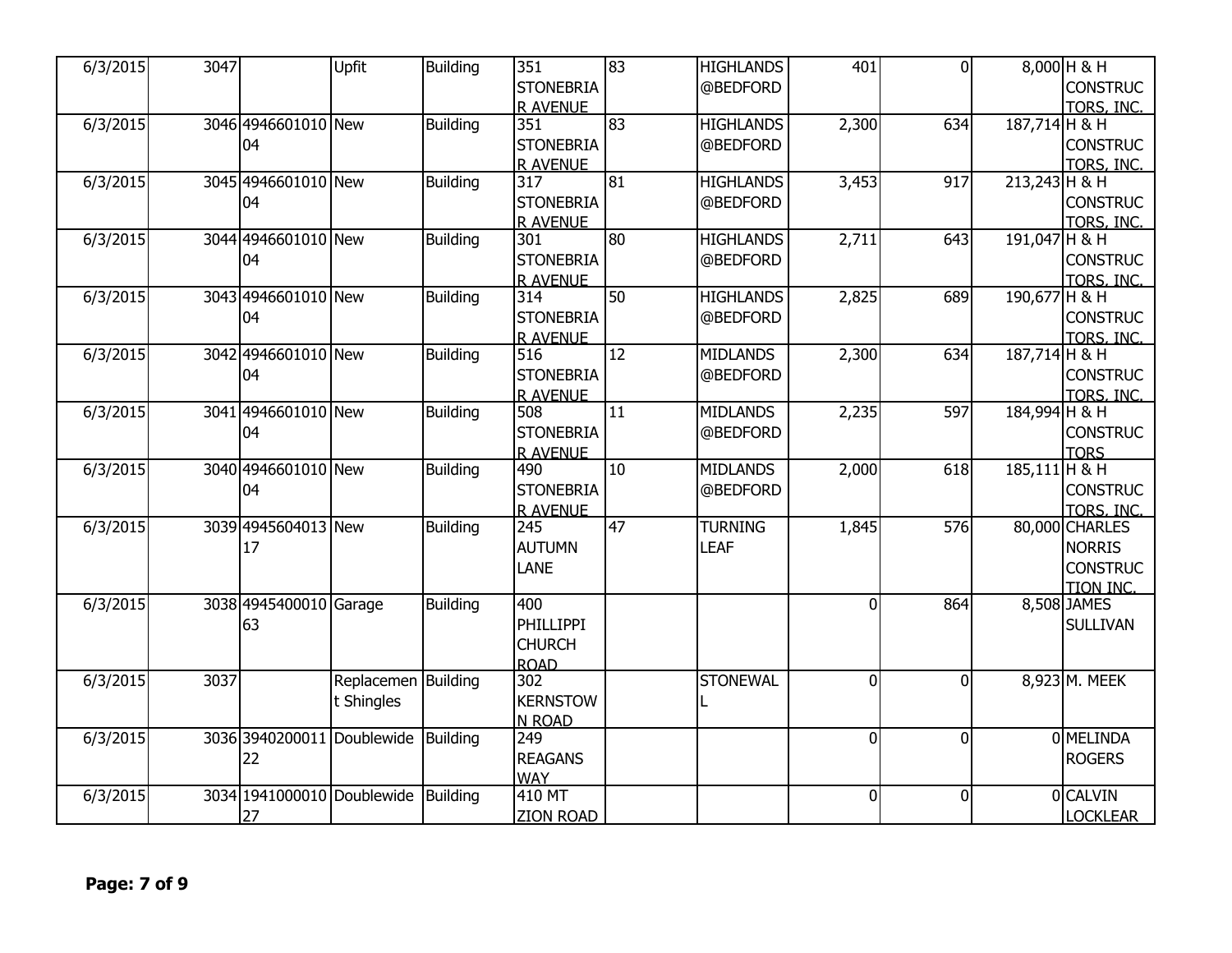| 6/2/2015 | 3032 4945400013 New<br>32   | Swimming<br>Pool | 425<br><b>MORNING</b>        |                 | <b>HENDRIX</b><br><b>FARMS</b> | $\overline{0}$ | 27             | 4,600 JASON &<br><b>BRENDA</b> |
|----------|-----------------------------|------------------|------------------------------|-----------------|--------------------------------|----------------|----------------|--------------------------------|
|          |                             |                  | <b>GLORY</b><br><b>DRIVE</b> |                 |                                |                |                | <b>LUCCHETTI</b>               |
| 6/2/2015 | 3031 4945400013 Fence<br>32 | Zoning           | 425<br><b>MORNING</b>        |                 | <b>HENDRIX</b><br><b>FARMS</b> | $\mathbf 0$    | <sup>0</sup>   | 0JASON &<br><b>BRENDA</b>      |
|          |                             |                  | <b>GLORY</b>                 |                 |                                |                |                | <b>LUCCHETTI</b>               |
|          |                             |                  | <b>DRIVE</b>                 |                 |                                |                |                |                                |
| 6/2/2015 | 3029 7946300010 New         | Swimming         | 1123 GOLF                    |                 |                                | $\overline{0}$ | 33             | 8,227 PARROTT                  |
|          | 09                          | Pool             | <b>COURSE</b><br><b>ROAD</b> |                 |                                |                |                | <b>BAY POOLS</b>               |
| 6/2/2015 | 3028 7946300010 New         | Zoning           | 1123 GOLF                    |                 |                                | $\mathbf 0$    | 33             | 0 PARROTT                      |
|          | 09                          |                  | <b>COURSE</b>                |                 |                                |                |                | <b>BAY POOLS</b>               |
| 6/2/2015 | 3024 4946601010 New         | Zoning           | <b>ROAD</b><br>490           | 10              | <b>MIDLANDS</b>                | $\overline{0}$ | $\mathbf{0}$   | $0H$ & H                       |
|          | 04                          |                  | <b>STONEBRIA</b>             |                 | @BEDFORD                       |                |                | <b>CONSTRUC</b>                |
|          |                             |                  | <b>RAVE</b>                  |                 |                                |                |                | TORS, INC.                     |
| 6/2/2015 | 3023 4946601010 New         | Zoning           | 508                          | 11              | <b>MIDLANDS</b>                | $\mathbf{0}$   | $\Omega$       | $0H$ & H                       |
|          | 04                          |                  | <b>STONEBRIA</b>             |                 | @                              |                |                | <b>CONSTRUC</b>                |
|          |                             |                  | R AVE                        |                 | <b>BEDFORD</b>                 |                |                | <b>TORS</b>                    |
| 6/2/2015 | 3022 4946601010 New<br>04   | Zoning           | 516<br><b>STONEBRIA</b>      | $\overline{12}$ | <b>MIDLANDS</b>                | $\mathbf{0}$   | $\Omega$       | $0H$ & H<br><b>CONSTRUC</b>    |
|          |                             |                  | R AVE                        |                 | @<br><b>BEDFORD</b>            |                |                | <b>TORS</b>                    |
| 6/2/2015 | 3021 4946601012 New         | Zoning           | 301                          | 80              | <b>HIGHLANDS</b>               | $\overline{0}$ | $\overline{0}$ | $0H$ & H                       |
|          | 05                          |                  | <b>STONEBRIA</b>             |                 | @                              |                |                | <b>CONSTRUC</b>                |
|          |                             |                  | R AVE                        |                 | <b>BEDFORD</b>                 |                |                | <b>TORS</b>                    |
| 6/2/2015 | 3020 4946601012 New         | Zoning           | 317                          | 81              | <b>HIGHLANDS</b>               | $\mathbf 0$    | $\Omega$       | $0H$ & H                       |
|          | 05                          |                  | <b>STONEBRIA</b><br>R AVE    |                 | @<br><b>BEDFORD</b>            |                |                | <b>CONSTRUC</b><br><b>TORS</b> |
| 6/2/2015 | 3019 4946601012 New         | Zoning           | 351                          | 83              | <b>HIGHLANDS</b>               | $\overline{0}$ | $\Omega$       | $0H$ & H                       |
|          | 05                          |                  | <b>STONEBRIA</b>             |                 | $\circledR$                    |                |                | <b>CONSTRUC</b>                |
|          |                             |                  | R AVE                        |                 | <b>BEDFORD</b>                 |                |                | <b>TORS</b>                    |
| 6/2/2015 | 3018 4946601012 New         | Zoning           | $\overline{314}$             | 50              | <b>HIGHLANDS</b>               | $\overline{0}$ | $\overline{0}$ | $0H$ & H                       |
|          | 05                          |                  | <b>STONEBRIA</b>             |                 | @                              |                |                | <b>CONSTRUC</b>                |
| 6/2/2015 | 3017 4945400010 Garage      | Zoning           | R AVE<br>400                 |                 | <b>BEDFORD</b>                 | $\mathbf{0}$   | $\Omega$       | <b>TORS</b><br>0JAMES          |
|          | 63                          |                  | PHILLIPI CH                  |                 |                                |                |                | <b>SULLIVAN</b>                |
|          |                             |                  | <b>RD</b>                    |                 |                                |                |                |                                |
| 6/1/2015 | 3015 2944200011 Doublewide  | Zoning           | 1430 N                       |                 |                                | $\overline{0}$ | $\mathbf{0}$   | 0 FEDERICO                     |
|          | 04                          |                  | <b>SHANNON</b>               |                 |                                |                |                | <b>RODRIGUEZ</b>               |
|          |                             |                  | <b>ROAD</b>                  |                 |                                |                |                |                                |
|          |                             |                  |                              |                 |                                |                |                |                                |